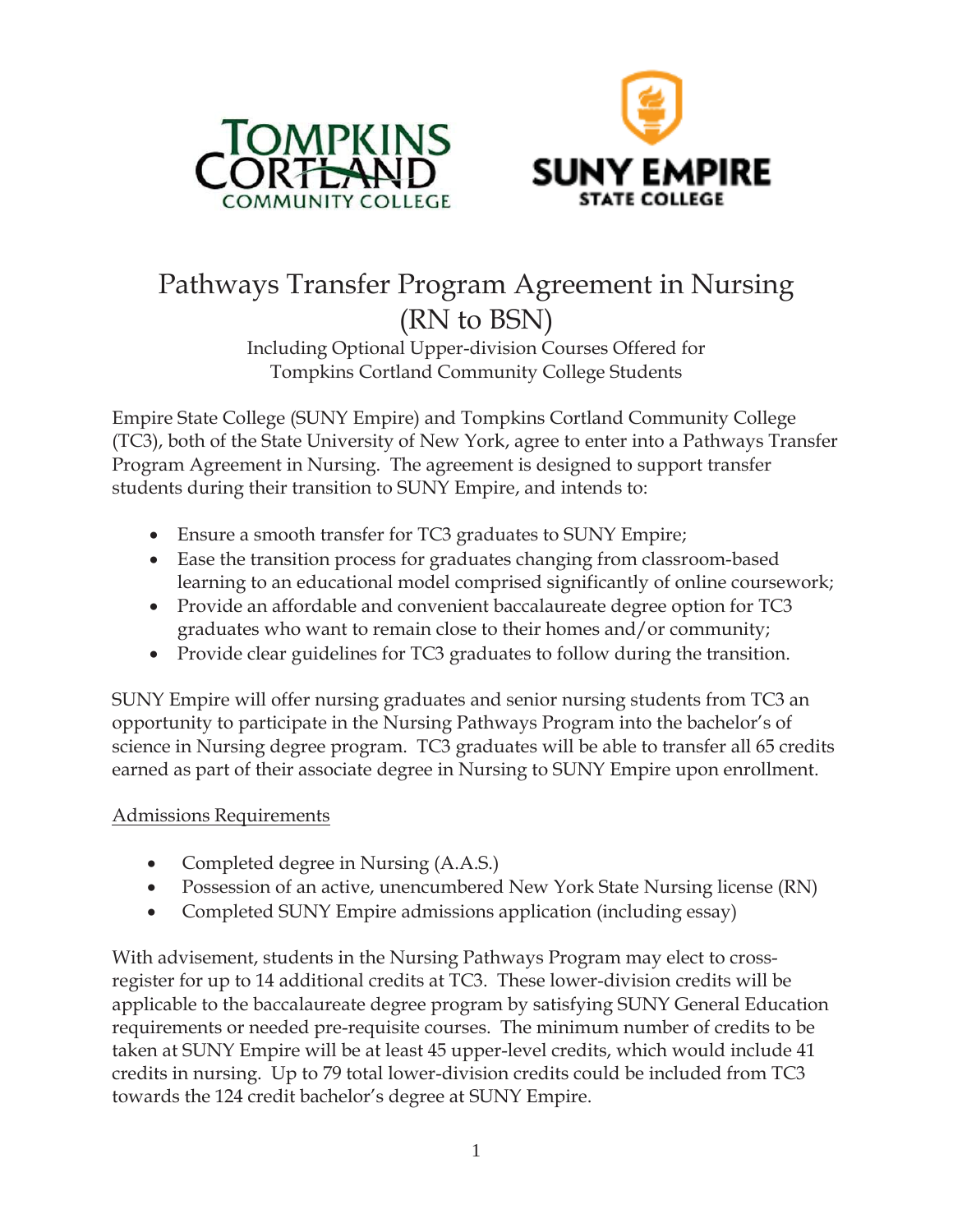# Benefits for Tompkins Cortland Community College Transfer Students

Empire State College will provide the following benefits for participating TC3 students:

- Guaranteed admission for applicants who meet the admissions criteria
- \$50 orientation fee waiver
- x Provision of a one-time \$100 *Better Together* transfer scholarship
- Waiver of the admissions application essay

To be eligible, TC3 transfer students must have completed an associate degree within the last 3 years, or be in (or entering) their final semester of completing an associate degree.1

A unique code for interested students to use during the admissions application process will be created by SUNY Empire and provided to appropriate staff members in the Nursing program and the transfer counseling office at TC3. Participants must enter the code upon submission of their online application for admission to receive the benefits. TC3 will make good faith efforts to not make the code publicly available.

# Guidelines of the Agreement

As part of the agreement, Empire State College will provide the following: (1) individual educational planning and mentoring for all transferring Nursing students, (2) outreach to faculty and transfer office staff at TC3 to provide program information, and (3) offer information sessions for students at TC3, at Empire State College locations, and online.

TC3 agrees to provide: (1) access for partnership students to campus facilities and resources (i.e., Library, academic support, computer labs), (2) promotion of the program on campus to current students and faculty advisors, as well as alumni, and licensed RNs in the community and (3) to include this transfer agreement in any college publications where such agreements are listed (i.e., college catalog, website, transfer office brochures).

Nursing students may enroll at Empire State College on a full-time or part-time basis.

# Upper-division Nursing Courses Offered for TC3 Students

Empire State College may offer up to two upper-division courses for students at TC3. This option is designed to serve two different groups of students: (1) current TC3 students who are in the final term of their pre-licensure program, or recent graduates who have yet to become licensed RNs, and (2) graduates of associate degree nursing

<sup>1</sup> Note that this applies only to the completion date of the associate degree, and not when all of the courses within the degree were completed. Please refer to "Appendix B", item #4.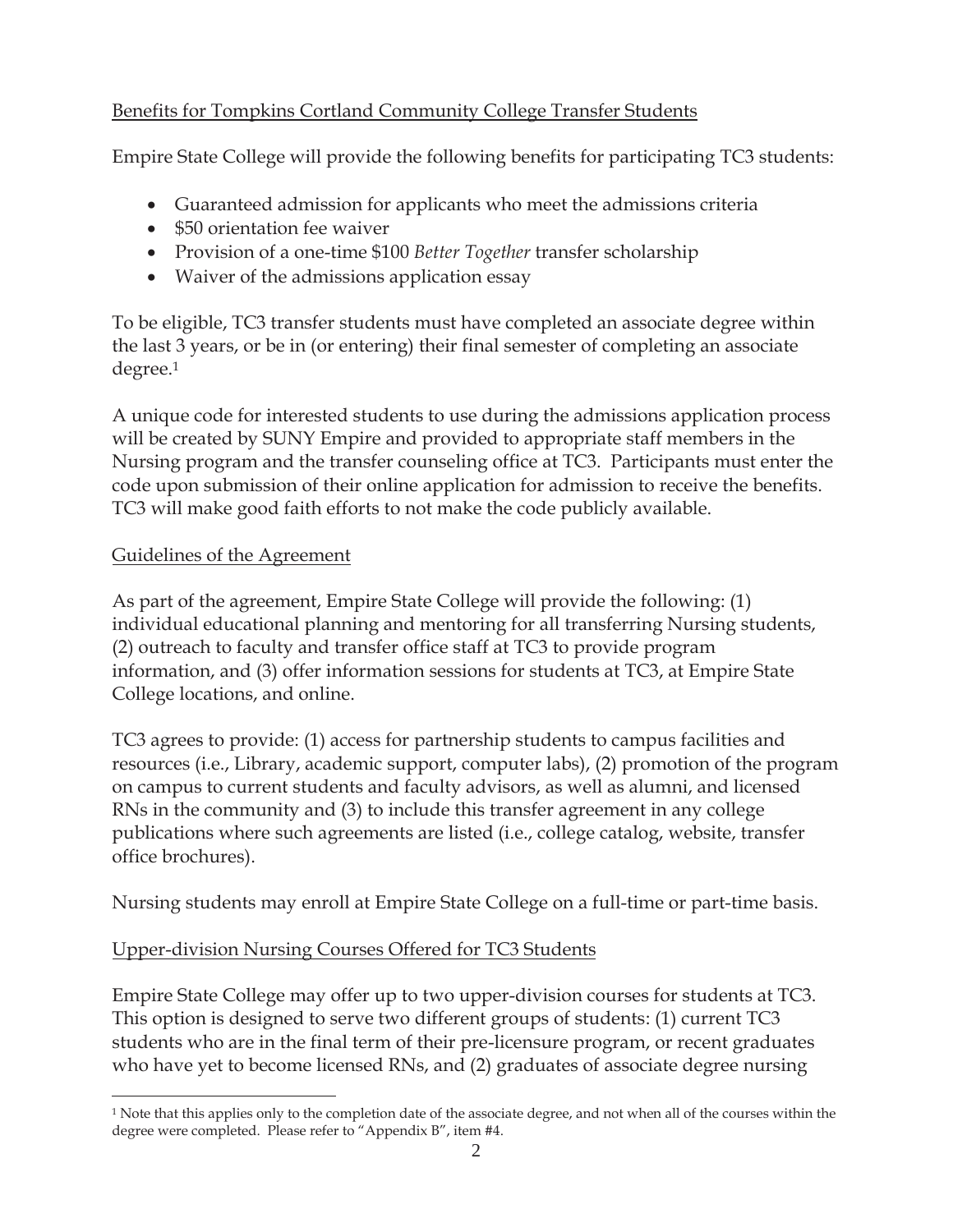programs who are licensed RNs and want to begin working towards a bachelor's of science in nursing degree.

• Pre-licensed Nursing Students –

TC3 students who have not yet earned their RN license may take these upperdivision courses as non-matriculated (non-degree) students with SUNY Empire. Interested students should go through the non-degree application process found at www.esc.edu/nursing.

• Licensed Registered Nurses (RN)

Licensed associate degree nurses may enroll directly into SUNY Empire as a full or part-time student. For more information or to apply, please go to www.esc.edu/nursing.

Please note that non-matriculated students are not eligible for financial aid. Students who are accepted to Empire State College as a degree-seeking, matriculated student will be eligible for financial aid.

Students who wish to apply or have application or registration questions should contact:

Tompkins Cortland Community College Empire State College Heather Stevens Nursing.Program@esc.edu Coordinator of Transfer Services StevenH@tompkinscortland.edu (607) 844-8222 ext. 4246

This Agreement becomes effective when all signatures are affixed, as of the date of last signature, and remains in effect for five years or until one or both institutions deem it necessary to terminate the Agreement. The agreement may be amended by mutual agreement and will be formalized via revision of this agreement.

# [SIGNATURE PAGE FOLLOWS]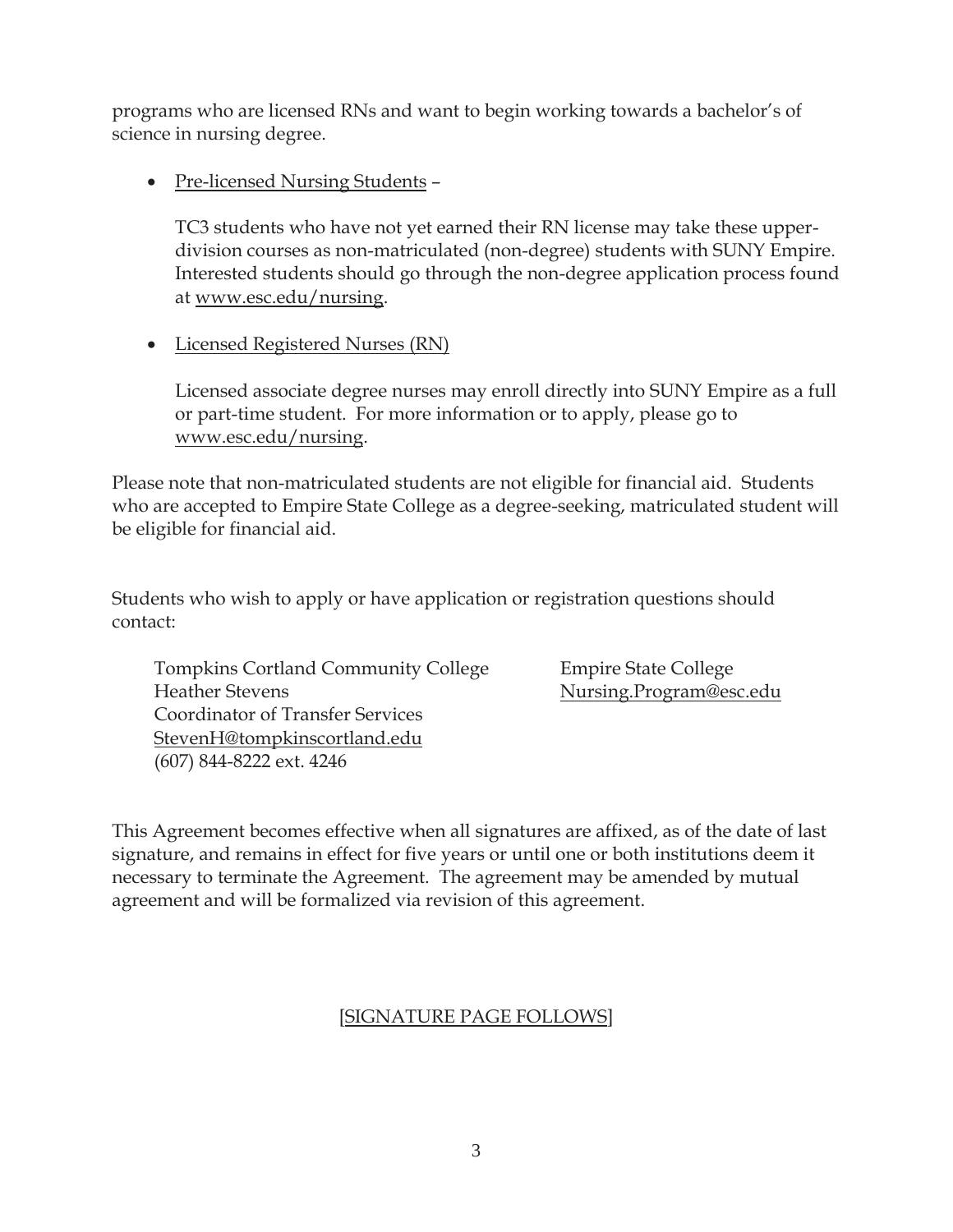Signatures to the Agreement

#### **EMPIRE STATE COLLEGE**

Dr. Nathan Gonyea Officer in Charge

mald

Dr. Tai Arnold **Acting Provost** 

Kim S. Stote

Dr. Kim Stote Dean, School of Nursing and Allied Health

#### TOMPKINS CORTLAND COMMUNITY COLLEGE

untheal Montagne

Dr. Orinthia Montague President

aultalent

Dr. Paul Reifenheiser Provost and Vice President of Academic Affairs

CNE argy W2520

Kim Sharpe Professor and Chair of Nursing

 $8/3/202$ 

Date

 $8/3/2021$ Date

08/03/21 Date

7-28-2021 Date

7-27-2021 Date

7-30-2021 Date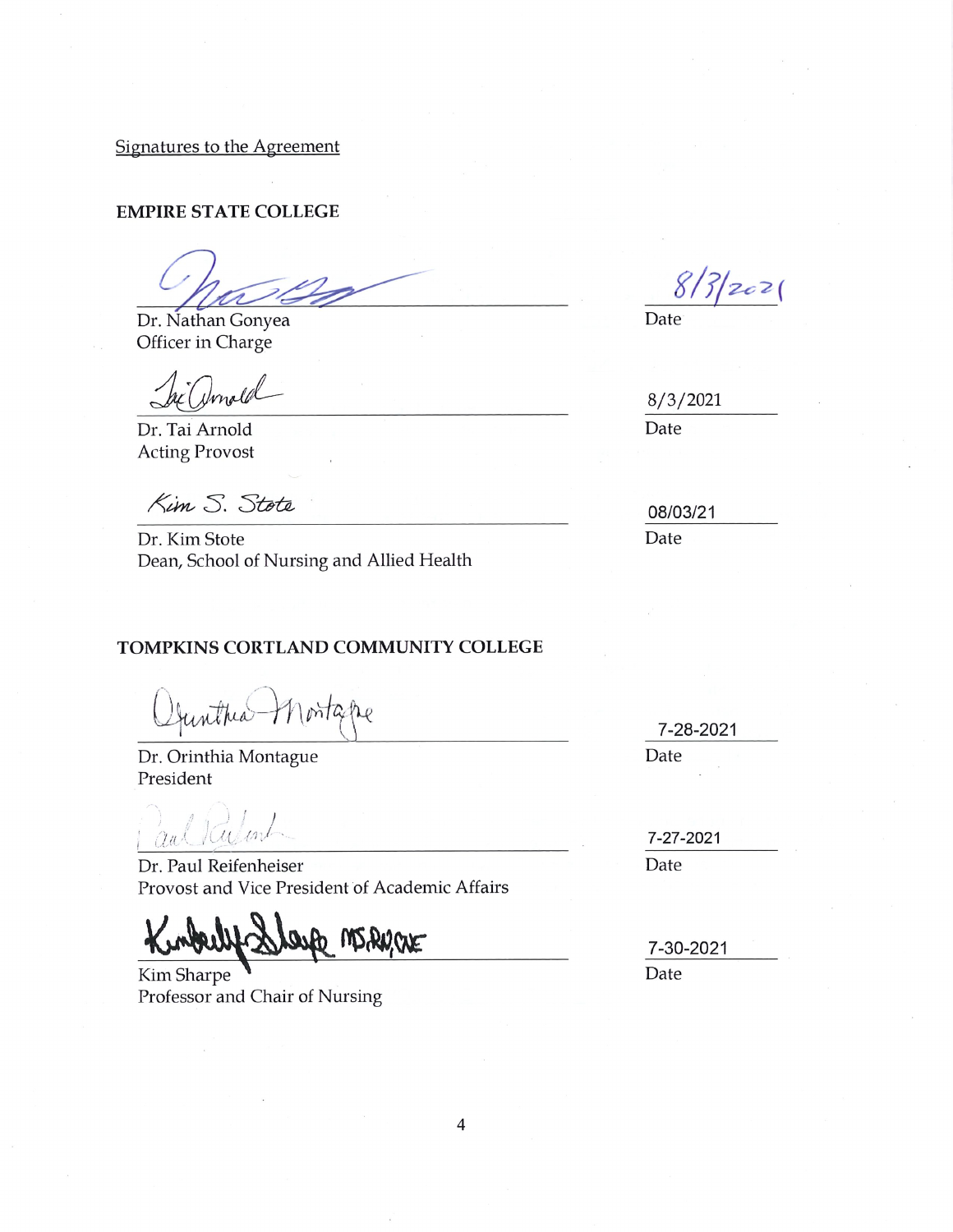## **Appendix A: Sample Degree Plan (RN to BSN)**

## **Tompkins Cortland Community College – A.A.S. Nursing**

| NURS 110 Fundamentals of Nursing *                                  | 7           | <b>ENGL 101 Academic Writing</b>                                                                                 | 3  |
|---------------------------------------------------------------------|-------------|------------------------------------------------------------------------------------------------------------------|----|
| NURS 120 Critical Thinking in Medical<br>Surgical Nursing*          | $\mathbf Q$ | <b>BIOL 131 Principles of Human</b><br>Anatomy and Physiology I or<br>BIOL 201 Human Anatomy &<br>Physiology I   | 4  |
| NURS 208 The Art and Science of Nursing<br>Across the Lifespan      | 10          | <b>BIOL 132 Principles of Human</b><br>Anatomy and Physiology II or<br>BIOL 202 Human Anatomy &<br>Physiology II | 4  |
| NURS 241 Pharmacology for Nurses and<br>Allied Health Professionals | 3           | PSYC 103 Introduction to Psychology                                                                              | 3  |
| NURS 225 Professional Practice and<br><b>Complex Nursing Care</b>   | 10          | SOCI 101 Introduction to Sociology                                                                               | 3  |
|                                                                     |             | <b>General Education - Mathematics</b><br>elective (Statistics is recommended)                                   | 3  |
|                                                                     |             | <b>BIOL 112 Essentials of Medical</b><br>Microbiology or<br><b>BIOL 216 General Microbiology</b>                 | 3  |
|                                                                     |             | <b>General Education - Humanities</b><br>elective                                                                | 3  |
|                                                                     |             | <b>Total Degree Credits</b>                                                                                      | 65 |

**Potential additional lower-division credits at TC31 14** 

**Total lower-division credits 79** 

| Upper-division SUNY Empire course for TC3: NURS 3010 Health Assessment |  |
|------------------------------------------------------------------------|--|
| Upper-division SUNY Empire course for TC3: NURS 3015 Pharmacology      |  |

### **SUNY Empire State College – B.S. Nursing**

| NURS 3020 Nursing Informatics          | 4 | NURS 3005 Educational Planning:<br><b>Transition to Baccalaureate Nursing</b> | 4 |
|----------------------------------------|---|-------------------------------------------------------------------------------|---|
| NURS 3025 Nursing Research             | 4 | Liberal Arts elective                                                         | 4 |
| NURS 4005 Health Care Delivery Systems | 4 |                                                                               |   |
| and Policy                             |   |                                                                               |   |
| NURS 4010 Professional Issues and      | 4 |                                                                               |   |
| Leadership in Contemporary Nursing     |   |                                                                               |   |
| NURS 4015 Community Nursing            | 4 |                                                                               |   |
| Nursing elective                       | 4 |                                                                               |   |

| NURS 3005 Educational Planning:<br><b>Transition to Baccalaureate Nursing</b> |  |
|-------------------------------------------------------------------------------|--|
| Liberal Arts elective                                                         |  |

<sup>&</sup>lt;sup>1</sup> Any of these 14 credits not completed at Tompkins Cortland Community College will be completed at Empire State College. Students should seek advisement from an SUNY Empire advisor in advance of selecting which courses to take to ensure they will fit into the baccalaureate degree plan.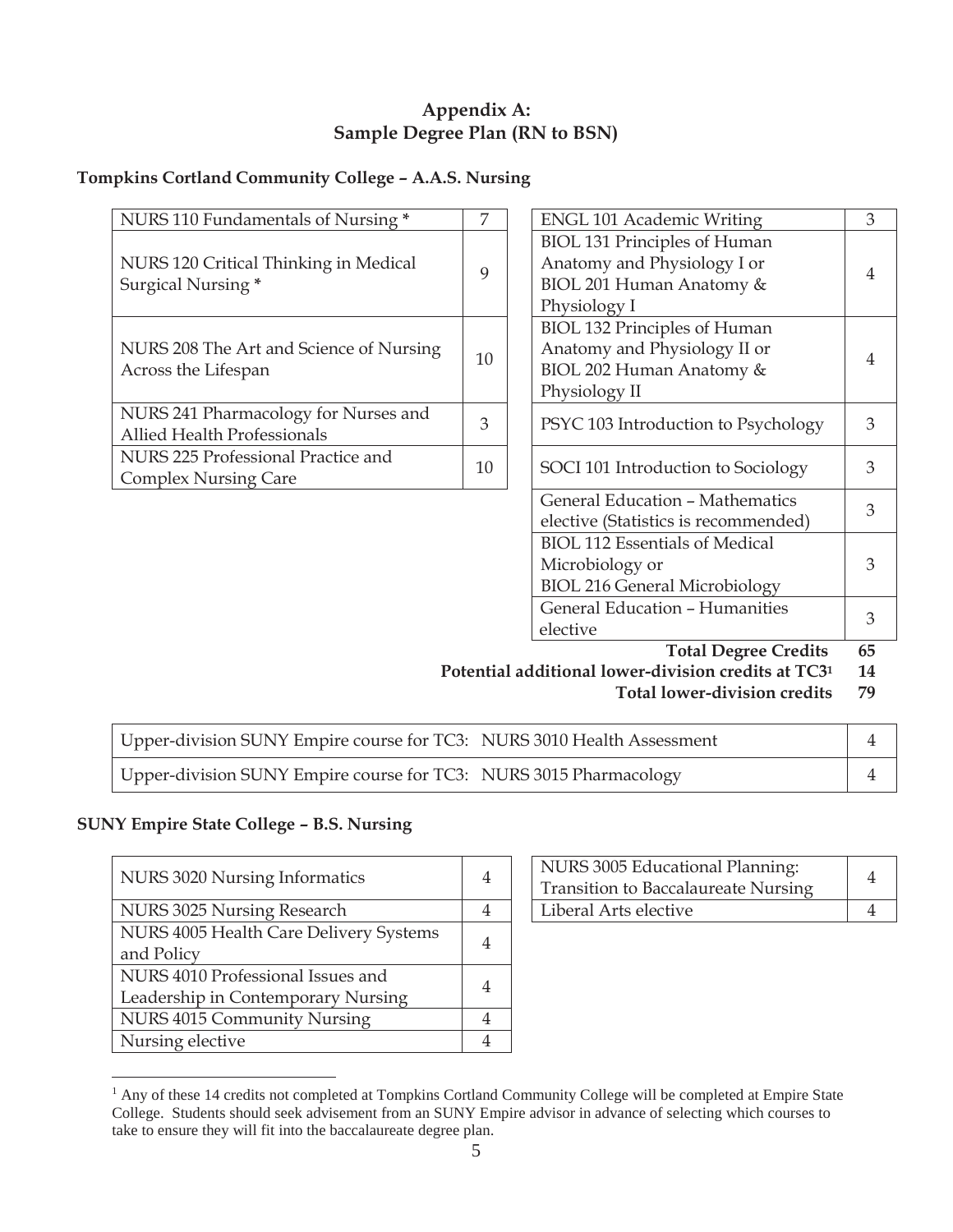| NURS 4020 Baccalaureate Nursing |  |
|---------------------------------|--|
| Capstone                        |  |

#### **Total Empire State College Credit 45 Degree Program Total 124**

**\*** TC3 nursing students who receive transcripted experiential learning credit for these courses may transfer them, along with their associate degree, to SUNY Empire.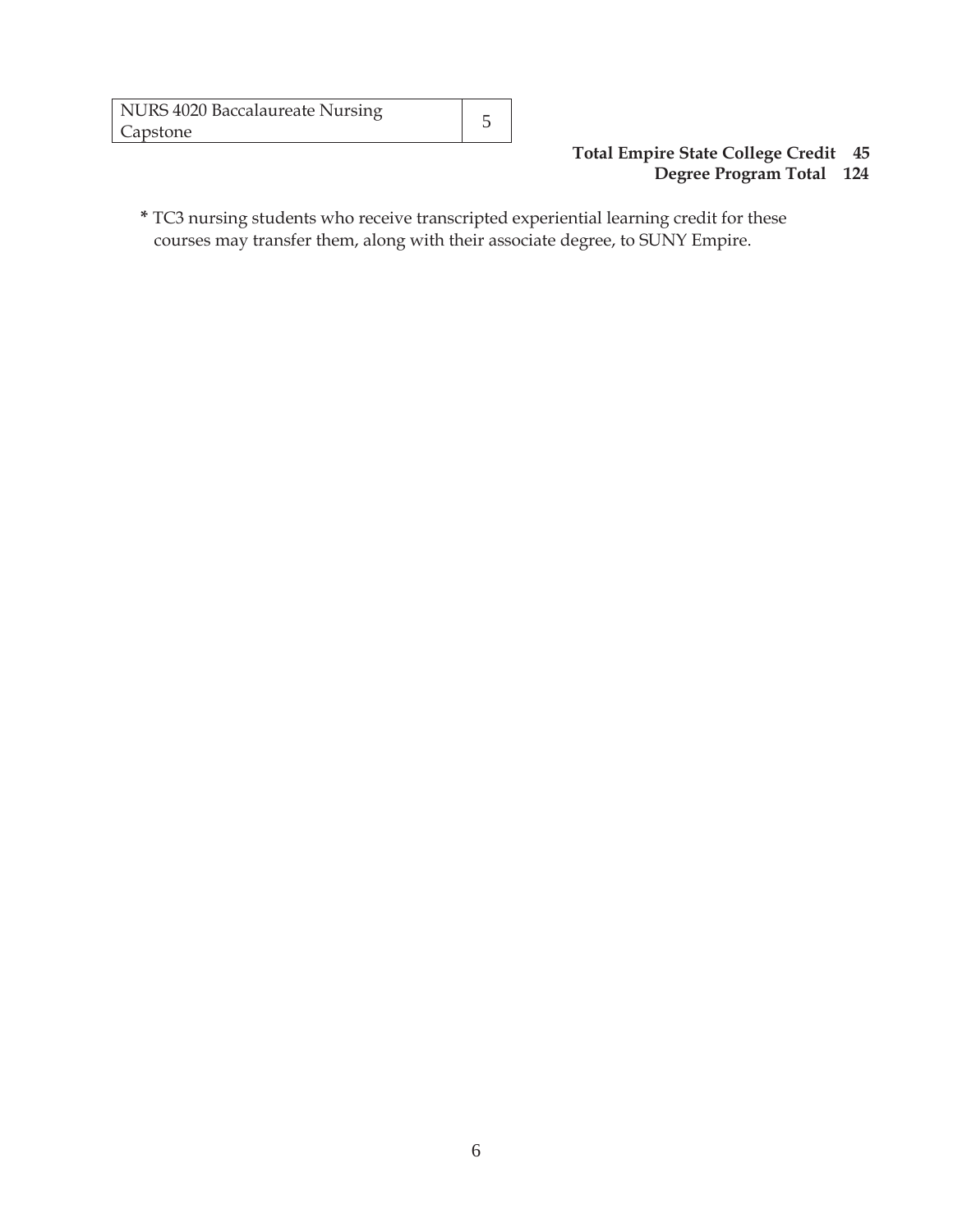## **Appendix B: Empire State College Policies and Procedures for Transfer**

- 1. Students successfully completing degree requirements for an A.A., A.S., or A.A.S. and transferring in the entire associate degree will be able to transfer to Empire State College all credit earned for the associate degree, including "D" grades that are part of the completed degree. If the entire associate degree is not used toward the Empire State College degree program, "D" grades are not transferable.
- 2. The residency requirement for a 124 credit bachelor's degree is 31 credits. Students may transfer in up to the remaining 93 total credits (up to 79 lower-division credits) through transcripted credit and/or prior learning assessment.1 A student may exceed stated credit minimums in certain circumstances to preserve the integrity of components that meet degree requirements.
- 3. Any courses taken at Tompkins Cortland Community College beyond the associate degree will be evaluated for transfer separately from the associate degree based on Empire State College's advance standing policies.
- 4. There is no statute of limitations regarding the age of acceptable learning substantiated by transcript except in some areas, technologies and science for instance, where that learning may be outmoded and may not be accepted if it is crucial to the structure of a degree program concentration.
- 5. Students earning a bachelor's degree from Empire State College must fulfill all graduation requirements, which include completing 45 advanced-level credits of which 24 are in the concentration. SUNY also requires the completion of 30 general education credits across 7 of 10 designated areas, including mathematics and basic communication.
- 6. All students need to complete the application process and meet all admissions criteria before being accepted to Empire State College. Students must submit the Empire State College Application for Admission form along with an official transcript(s) of their completed course work to the Office of Admissions, Empire State College, 111 West Avenue, Saratoga Springs, NY 12866. These forms can be found at www.esc.edu/admissions.
- 7. Both colleges acknowledge the confidential nature of student information that may be exchanged between them. As such, both colleges agree that this information must be kept secure, confidential, and only disclosed for academic reasons. Student information will not be shared with third parties, and all FERPA regulations will be adhered to.

 $\overline{a}$ 

<sup>&</sup>lt;sup>1</sup> Prior learning assessment includes NYSED approved degree granting institutions, Pre-evaluated credit (NCCRS, ACE, SUNY Empire PLE) and other approved sources. For full list visit: http://www.esc.edu/degree-planningacademic-review/prior-learning-assessment/evaluation-prior-college-level-learning/